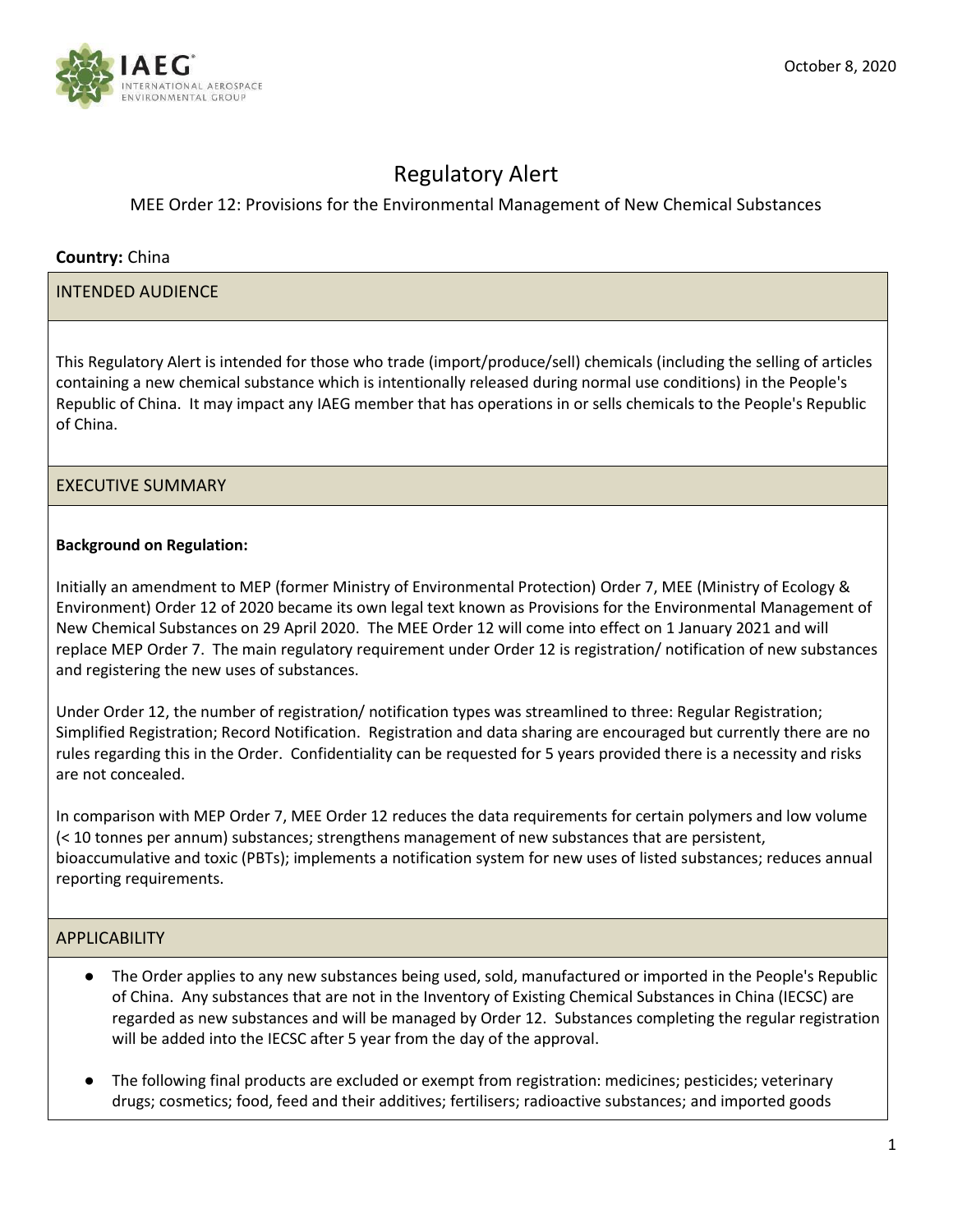

intended for export without further processing. Exemptions only apply as long as such substances are not being used for general industrial purposes. Raw ingredients and intermediates for the above-mentioned final products are regulated by Order 12.

Articles that intentionally release new chemical substances under normal use conditions.

#### RELEVANT DATES

- ❖ **MEP Order 7 repealed:** 1 January 2021
- ❖ **MEE Order 12 effective:** 1 January 2021
- ❖ **MEP Order 7 confidentiality expires:** 31 December 2025

#### REGULATORY OBLIGATIONS

The differences between MEP Order 7 and MEE Order 12 consist of:

- reduced data requirements for certain polymers and low volume  $(< 1$  tonnes per annum) substances;
- strengthened management of new substances that are persistent, bioaccumulative and toxic (PBTs)
- implementation of a registration system for new uses of listed substances (substance under new use management);
- reduced annual reporting requirements.

Table 1 - Comparison between Orders

| Registration<br><b>Type</b> | MEP Order 7                                                                                   |                               | MEE Order 12 |                                                                                                                                                                                      |
|-----------------------------|-----------------------------------------------------------------------------------------------|-------------------------------|--------------|--------------------------------------------------------------------------------------------------------------------------------------------------------------------------------------|
|                             | Nature                                                                                        | Requirements Nature           |              | Requirements                                                                                                                                                                         |
| Record<br>Notification      | Scientific purposes < 0.1 TPA.                                                                |                               | $< 1$ TPA    |                                                                                                                                                                                      |
| Simplified<br>Registration  | Split into Regular and Special<br>types. Based on the purpose<br>and nature of the substance. | Ecotoxicology<br>testing.     | 1 - 10 TPA   | Physical, chemical and ecotoxicology<br>testing; other information on hazard and<br>risk; letter of commitment to<br>environmental risk management.                                  |
| Regular<br>Registration     | Banded into 4 levels based on<br>TPA.                                                         | Risk<br>assessment<br>report. | $>10$ TPA    | Environmental risk assessment report;<br>other information on hazard and risk;<br>letter of commitment to environmental<br>risk management; analysis of socio-<br>economic benefits. |

The notification types under Order 12 have been streamlined to three: Record Notification; Simplified Registration; Regular Registration. Regular Registrations take approximately 6 months. Simplified Registrations take approximately up to 5 months. These windows can be extended by stopping the regulatory clock in order to obtain more data. Activity may begin once the registration receipt has been returned. For Record Notifications, activity may begin as soon as the notification has been sent.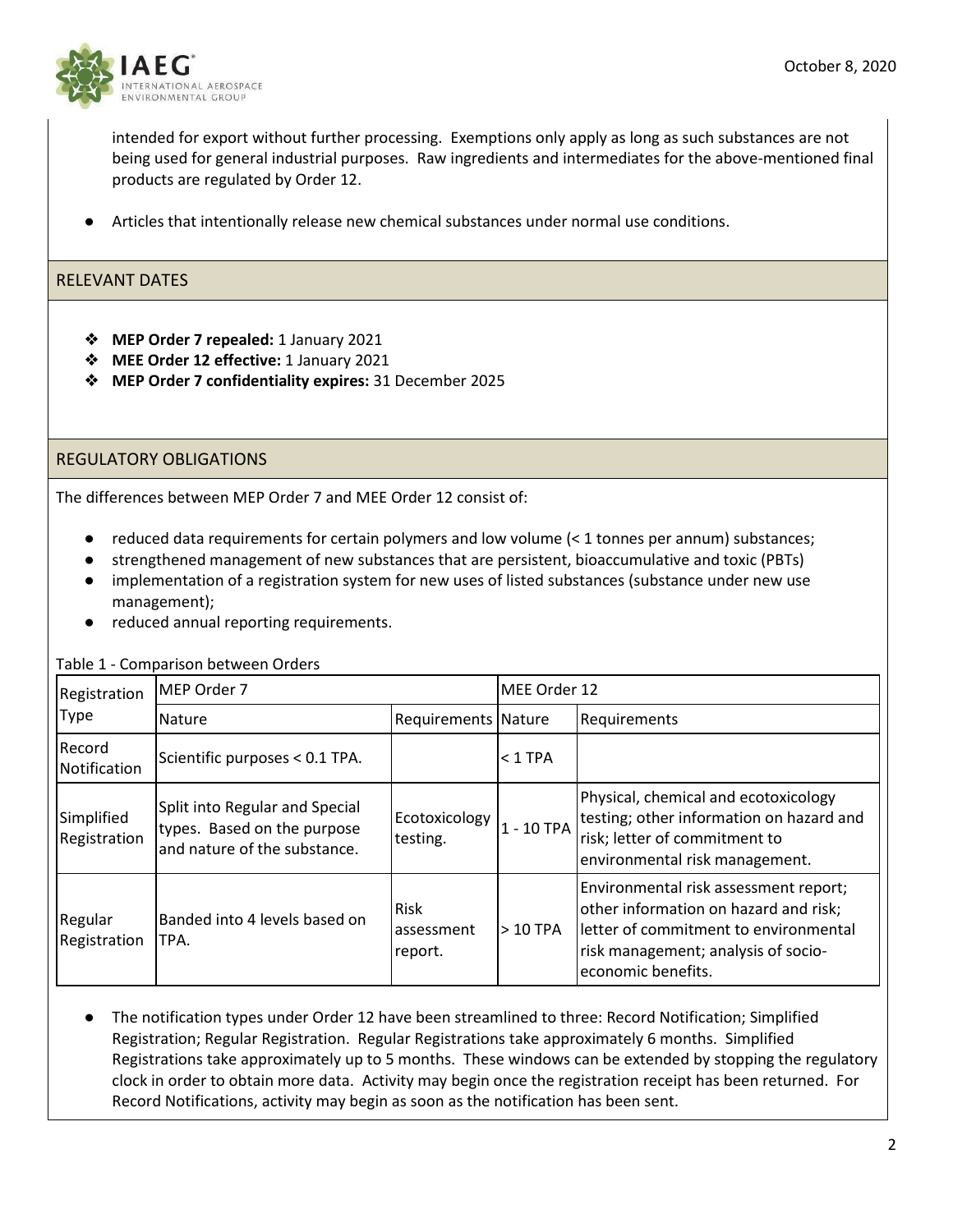

- Before a new substance can be manufactured or imported, an application dossier must be submitted and a registration certificate must be obtained from the MEE's Solid Waste and Chemical Management Centre (SCC). Confidentiality (CBI) may be requested, but it will expire after 5 years and cannot be used to conceal risk.
- A foreign exporter must appoint a local Chinese representative to submit new substance notifications and registrations, similar to EU REACH 'only representatives'.
- When a substance is registered, it may be subject to annual reporting, though this has been reduced compared to MEP Order 7. A substance registration is subject to annual reporting if it is a 'substance under new use management'. The annual reporting must contain the following information: tonnage information; status of implemented risk management measures; environmental exposure and release information. The annual reporting must be submitted before 30 April of each year.
- When a registration is complete, a first activity report must be submitted within 60 days of the first commencement of import or manufacture.
- Registrations must be kept up to date. Re-registration or registration amendment is mandatory under the conditions stipulated in Article 29 and Article 30 of Order 12.
- Registration under Order 7 will still be valid under Order 12. Once Order 12 is enacted, substances registered under Order 7 will be subject to the Post-registration obligation of MEE Order 12 registration.
- Records must be kept of the following: time, quantity and use of the new substance. For Regular and Simplified Registration, these records must be kept for at least ten years; for Record Notifications they must be kept for three years.
- The following information must be passed downstream: the registration certificate number or receipt number; the registered use of the chemical substance; the environmental and health hazard characteristics of new chemical substances and environmental risk control measures; and environmental management requirements for new chemical substances. In addition, if an entity routinely registers new substances, it must make its environmental risk control measures and environmental management requirements available on its website or other easily accessible medium.
- Chapter V details fines of between 10,000 and 30,000 CNY for non-compliance. Other sanctions include an automatic refusal of applications for one year. Non-compliance is given as the following: violation of the Order by means of fraud, bribery or improper means; failure to report; activity without registration and uses other than those on the registration; failure to keep records, update registrations and fulfil supply chain obligations; and failure to implement the environmental management requirements.
- Substances under new use management: One of the new requirements under Order 12 is the "new use registration" for "Substances under new use management." Substances under new use management include those substances with use restriction (Priority Environmental Management and Hazardous Substances) in IECSC (registered under Order 7); and those under new use management registered under MEE Order 12. The following substances are designated by the MEE to be substances under new use management: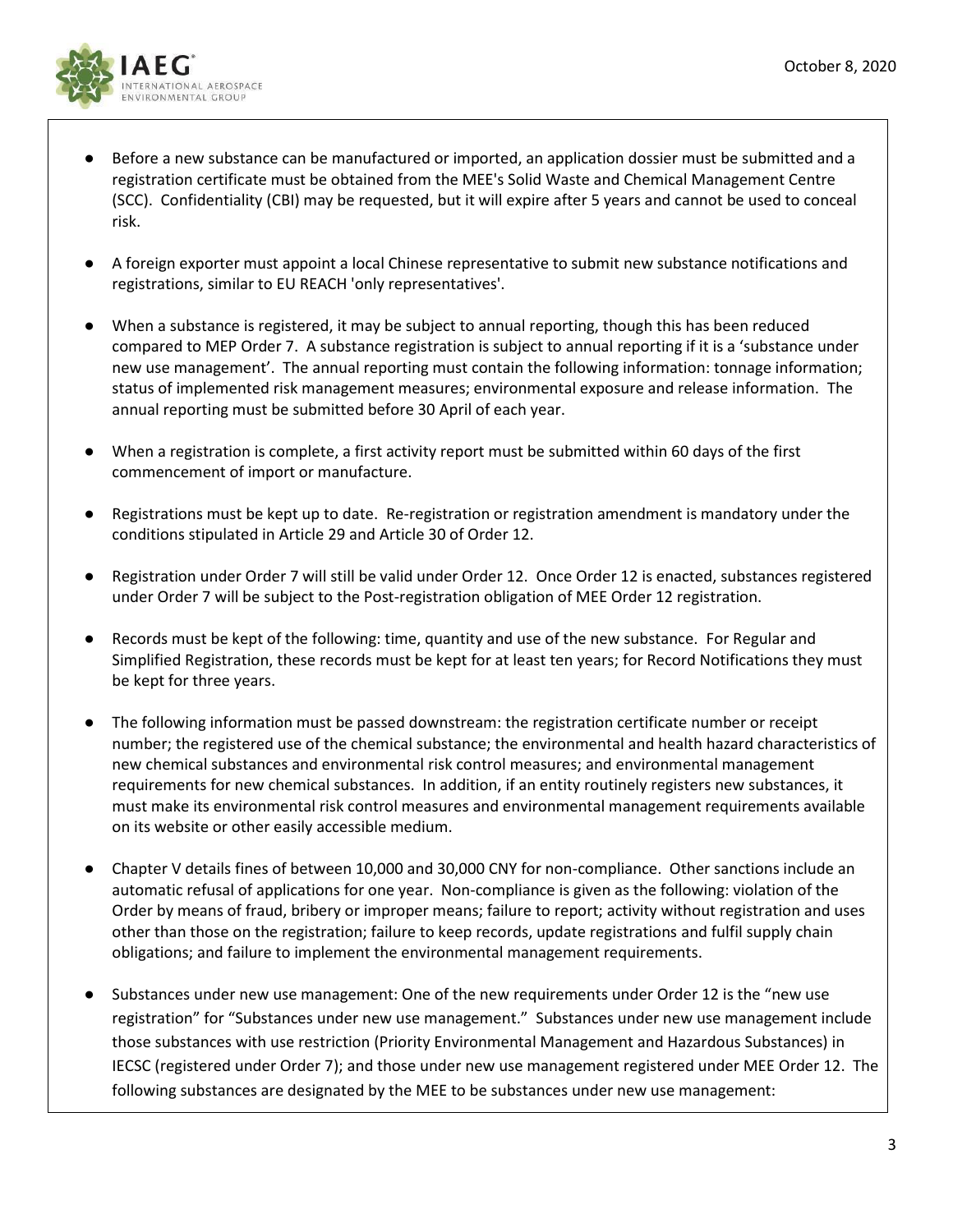

- o High Risk substances (PBT or vPvB)
- o Persistent and Toxic (PT) substances or;
- o Persistent and Bioaccumulative (PB) substances or;
- o Bioaccumulative and Toxic (BT) substances

If a company intends to use the 'substances under new use management' for an unregistered use, the company needs to apply for new use registration. The applicants can be importers, manufacturers, or other down-stream users.

#### RISKS TO AEROSPACE AND DEFENSE

Low risk. The majority of A&D manufacturers will likely not be placing new chemical substances on the Chinese market. A&D potential supply risk exists if actors involved in the supply of new chemicals to China are not aware of MEE Order 12 requirements.

IAEG ACTIONS RELATED TO THIS RISK

Encourage any IAEG members selling chemicals to China to cross check Inventory of Existing Chemical Substances in China (IECSC) and complete notify, register, filing obligations as appropriate. Continue to monitor potential changes to MEE Order 12 & advise IAEG members accordingly.

USEFUL LINKS – (in Chinese)

**Ministry of Ecological Environment (MEE) Homepage: <http://www.mee.gov.cn/> [click EN for English version]**

**MEP Order 7 Notice: [http://www.gov.cn/flfg/2010-02/04/content\\_1528001.htm](http://www.gov.cn/flfg/2010-02/04/content_1528001.htm)**

#### **MEE Order 12 Notice:**

**[http://www.mee.gov.cn/xxgk2018/xxgk/xxgk02/202005/t20200507\\_777913.html](http://www.mee.gov.cn/xxgk2018/xxgk/xxgk02/202005/t20200507_777913.html)**

**MEP Inventory of Existing Chemical Substances (IECSC) Notice: [http://www.mee.gov.cn/gkml/hbb/bgg/201301/t20130131\\_245810.htm](http://www.mee.gov.cn/gkml/hbb/bgg/201301/t20130131_245810.htm)**

© 2020 International Aerospace Environmental Group® ALL RIGHTS RESERVED

Disclaimer:

THIS DOCUMENT IS PROVIDED BY INTERNATIONAL AEROSPACE ENVIRONMENTAL GROUP, INC. ("IAEG") FOR INFORMATIONAL PURPOSES ONLY. ANY INACCURACY OR OMISSION IS NOT THE RESPONSIBILITY OF IAEG. DETERMINATION OF WHETHER AND/OR HOW TO USE ALL OR ANY PORTION OF THIS DOCUMENT IS TO BE MADE IN YOUR SOLE AND ABSOLUTE DISCRETION. PRIOR TO USING THIS DOCUMENT OR ITS CONTENTS, YOU SHOULD REVIEW IT WITH YOUR OWN LEGAL COUNSEL. NO PART OF THIS